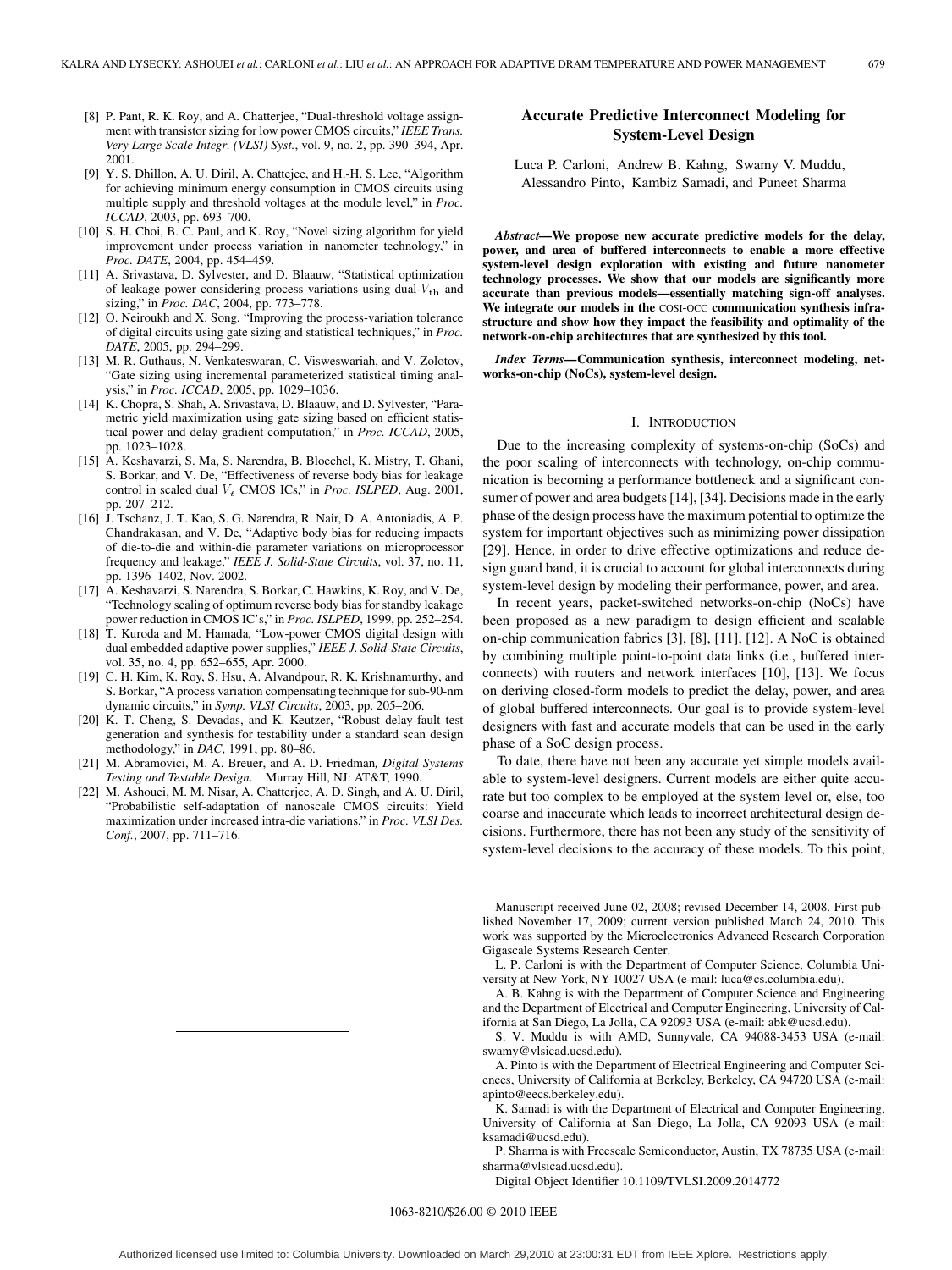TABLE I FITTING COEFFICIENTS FOR THE PREDICTIVE MODELS ACROSS SIX TECHNOLOGIES

| Tech. | $\alpha_0$ | $\alpha_1$ | $\alpha_2$ | $\beta_0$ | ־ט    | $\gamma_0$ | $\sim$ | $\gamma_2$ |              | $\kappa$ | $\kappa^n$ | кŧ      | ĸ.     | $\tau_0$       |        |
|-------|------------|------------|------------|-----------|-------|------------|--------|------------|--------------|----------|------------|---------|--------|----------------|--------|
| 90nm  | 0.013      | 0.217      | 0.88       | 0.008     | . 494 | 0.015      |        | 128        | 0.0015       | $-6.128$ | 29.313     | 1.261   | 274    | .312<br>طلاب ا | ۔ 999، |
| 65nm  | 0.008      | 0.234      | $-0.144$   | 219       | .252  | 0.012      | 4.162  | 0.142      | 0.0011       | $-6.034$ | 26.561     | 1.238   | 27.082 | 0.657          | 0.866  |
| 45nm  | 0.007      | 0.157      | $-0.032$   | 709       | 0.219 | 0.007      | 2.903  | . 0.277    | $_{0.0008}$  | 54.636   | 29.432     | 86.21   | 34.131 | 0.678          | 0.022  |
| 32nm  | 0.024      | 0.084      | $-0.065$   | . . 536   | 0.189 | 0.0042     | 2.301  | 0.452      | 0.0005       | 75.236   | 32.065     | 104.302 | 41.012 | 0.452          | 0.162  |
| 22nm  | 0.011      | 0.065      | $-0.087$   | 1.132     | 0.122 | 0.003      | 1.856  | 0.401      | 0.00018      | 92.325   | 38.842     | 131.36  | 44.812 | 0.386          | 0.089  |
| 16nm  | $_{0.007}$ | 0.188      | $-0.097$   | .095      | 0.108 | 0.0011     |        | 0.341      | $\rm 0.0001$ | 129.031  | 41.024     | 168.064 | 43.259 | 0.289          | 0.078  |

our work shows that accurate models can still be simple and that improved models lead to different optimization results.

We first define the requirements that a system-level model for global buffered interconnects should satisfy, and then, we discuss the shortcomings of the models available in literature. We present our predictive models together with a *reproducible* methodology to derive them. Different from previous work in the literature, we build our predictive models through accurate experimentations and calibrations against industry technology files and provide necessary explanations of the models and associated parameters. We apply linear and quadratic regressions to obtain the fitting coefficients of our predictive models, and we report coefficient values for six different nanometer technologies, from 90 to 16 nm. Since the accuracy of our models relies on the accuracy of the underlying technology parameters, we also highlight reliable sources that are available to system-level designers for present and future nanometer technologies. We compare predictions from our models with existing models and validate their accuracy against Prime-Time SI [25], an industry golden tool. Finally, we show the impact of the improved modeling accuracy on system-level design choices by comparing the NoC topologies that are synthesized by a system-level tool for the automatic synthesis of on-chip communication (COSI-OCC [22], [23]) when using different models.

The remainder of this paper is organized as follows. Section II reviews previous work and describes modeling requirements. In Section III, we develop accurate physical models for interconnect wires and repeaters. In Section IV, we validate the accuracy of our buffered interconnect-delay model against PrimeTime SI and also show the impact of the new models on the optimal NoC configurations that can be achieved with COSI-OCC.

## II. RELATED WORK

System-level designers require *accurate yet simple* models of library elements (i.e., communicating entities and interconnections among them) to bridge planning and implementation and to enable meaningful system design optimization choices. Existing methods for on-chip communication synthesis [4], [22] and analysis [12] primarily use "classic" delay and power models, such as the one proposed by Bakoglu [2] or, more recently, by Pamunuwa *et al.* [20]. These models do not consider the impact of input-slew change on effective driver on-resistance or that of electron scattering and barrier thickness on interconnect resistance. The aforementioned deficiencies in gate- and wire-delay models are addressed to some extent in the large body of work on gate-delay [1], [9] and interconnect-delay [21], [30] modeling. While being very accurate, such models (e.g., asymptotic-waveform-evaluation (AWE)-based approaches [30] and post-AWE approaches [19], [33] which are mainstream) need detailed interconnect parasitic information which is unavailable during the system-level design phase.1

The delay of buffered interconnects is the sum of the wire and repeater delays.2 For gate delays, previous works model input voltage as a piecewise-linear function and choose the value of series resistance

1PrimeTime SI uses such post-AWE methods.

2We use the term "repeater" to denote both an inverter and a buffer.

more elaborately. Such approach has the drawback that the drive resistance is modeled as independent from the input transition time (slew). In reality, drive resistance  $(R_d)$  varies with input slew. This also affects the output slew. Both the drive-resistance dependence on input slew and the output-slew dependence on load capacitance and input slew must be considered to derive an accurate gate-delay model. Moreover, Shao *et al.* [31] propose a gate-delay model that relies on a second-order  $RC$ model of the gate. They propose analytical formulas for computing the output voltage waveform for a given ramp input waveform. However, they do not address gate loading during model construction.

## III. BUFFERED INTERCONNECT MODEL

In this section, we describe our models and present a methodology to construct them from reliable and easily accessible sources for existing and future technologies. Our models are, by construction, calibrated against SPICE and contain well-defined parameters. We apply linear and quadratic regressions to obtain the fitting coefficients of our predictive models.

### *A. Repeater-Delay Model*

For brevity, we present our repeater-delay model and describe its derivation only for the case of rise transitions in inverters. The derived functional forms are identical for fall transitions, and for buffers, only the function coefficients change. Table I lists the coefficients derived for TSMC 90- and 65-nm high-performance technologies, a foundry 45-nm low-power technology, as well as Predictive Technology Model (PTM) [24] 32-, 22-, and 16-nm high-performance technologies. -nm low-power technology, as well as Predictive Technology Model<br>TM) [24] 32-, 22-, and 16-nm high-performance technologies.<br>The repeater delay  $d_r = i + r_d \cdot c_l$  can be decomposed into the

sum of a load-independent part (or intrinsic delay of the gate)  $i$  and a load-dependent part that is the product of the drive resistance  $r_d$  and the load capacitance  $c_i$ . The intrinsic delay *i* can potentially depend on the input slew of the gate and the gate size. However, as shown in Fig. 1, *i* is practically independent of the gate size while it depends nearly quadratically on the input slew. The independence of intrinsic delay from gate size can be understood as follows. As the inverter size increases, the drain capacitance increases and the gate resistance decreases. Hence, the overall impact on intrinsic delay is negligible. For buffers, the intrinsic delay additionally comprises of the delay of the inverter in the first stage which drives the inverter in the second stage. As the buffer size increases, the size of the second-stage inverter increases but the size of the first-stage inverter is also increased to maintain a small intrinsic delay. Consequently, the total intrinsic delay of a buffer is nearly independent of the buffer size. The quadratic dependence of the in-<br>trinsic delay on input slew is captured by  $i(s_i) = \alpha_0 + \alpha_1 \cdot s_i + \alpha_2 \cdot s_i^2$ , trinsic delay on input slew is captured by  $i(s_i) = \alpha_0 + \alpha_1 \cdot s_i + \alpha_2 \cdot s_i^2$ , where  $s_i$  denotes the input slew and  $\alpha_0$ ,  $\alpha_1$ , and  $\alpha_2$  are the coefficients determined by quadratic regression.

We observe that the drive resistance  $r_d$  is nearly linear with input slew particularly for larger input-slew values. We also note that both siew particularly for larger input-siew values. We also note that both<br>the intercept and slope vary with repeater size; hence, we can write<br> $r_d = r_{d0} + r_{d1} \cdot s_i$ , where  $r_{d0}$  and  $r_{d1}$  are coefficients that both depend  $r_d = r_{d0} + r_{d1} \cdot s_i$ , where  $r_{d0}$  and  $r_{d1}$  are coefficients that both depend on the repeater size. Both  $r_{d0}$  and  $r_{d1}$  can readily be calculated using linear regression for a few repeater sizes. Previous works (e.g., [2]) have assumed  $r_d$  to be inversely proportional to the repeater size. We have confirmed this relationship to be sufficiently accurate for sub-90-nm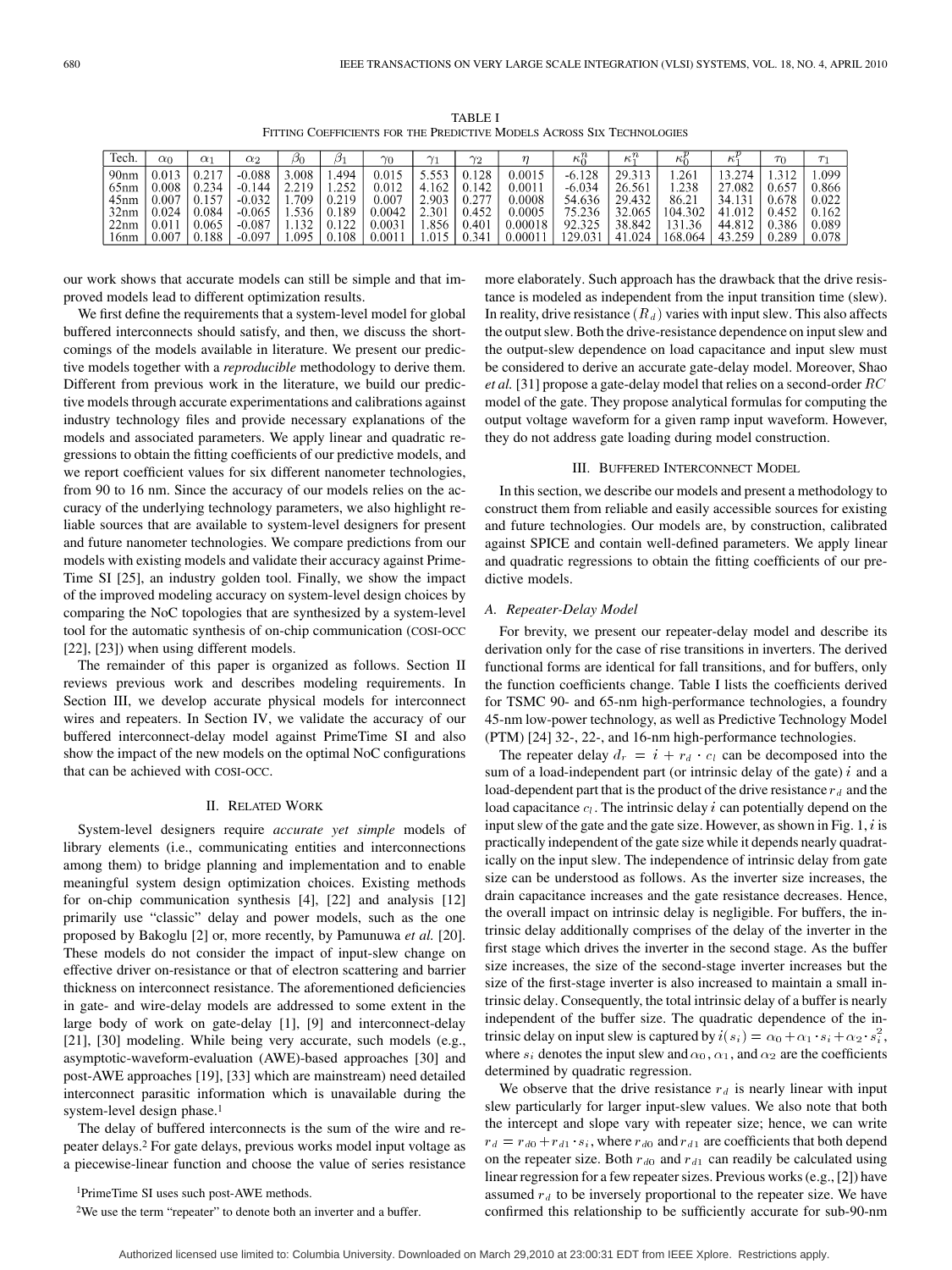

Fig. 1. Dependence of repeater intrinsic delay on input slew and inverter size. Intrinsic delay is essentially independent of repeater size and depends quadratically on input slew.

technology modeling. To be precise, we use the pMOS (nMOS) device width as the repeater size for rise (fall) transitions. Both  $r_{d0}$  and  $r_{d1}$  are inversely proportional to the repeater size, and the exact coefficients can be calculated using linear regression with zero intercept as  $r_{d0}(w_r) =$  $\beta_0/w_r$  and  $r_{d1}(w_r) = \beta_1/w_r$ , respectively, where  $w_r$  is the repeater size that is equal to the pMOS (nMOS) width for rise (fall) transitions and  $\beta_0$  and  $\beta_1$  are the fitted coefficients. Since our gate-delay model depends on input slew, we also model the output slew of the previous stage of the buffered interconnect. As with gate delay, slew depends on repeater size, input slew, and load capacitance. Slew depends strongly on the load capacitance, and we have found a linear relationship to be a good tradeoff between simplicity and accuracy. We note that the slope is nearly independent from the input slew, while the intercept depends linearly on it. Hence, the output slew for a given repeater is slope is nearly independent from the input slew, while the intercept<br>depends linearly on it. Hence, the output slew for a given repeater is<br> $s_o(c_l, s_i) = s_{o0} + s_{o1} \cdot s_i + s_{o2} \cdot c_l$ , where  $s_o$  is the output slew and  $s_{o0}$ ,  $s_{o1}$ , and  $s_{o2}$  are the fitting coefficients readily derived from multiple linear regressions. Furthermore, we consistently observe that  $s_{00}$  and  $s_{o2}$  are independent of the repeater size, but  $s_{o1}$  varies inversely with repeater size. Hence, output slew can be calculated as  $s_o(c_l, s_i, w_r) =$  $s_{o2}$  are independent of the repeater size, but  $s_{o1}$  varies inversely with<br>repeater size. Hence, output slew can be calculated as  $s_o(c_l, s_i, w_r) =$ <br> $\gamma_0 + (\gamma_1 \cdot s_i/w_r) + \gamma_2 \cdot c_l$ , where  $\gamma_0$ ,  $\gamma_1$ , and  $\gamma_2$  are fitti

In addition, the input capacitance of a repeater is required to calculate the load capacitance of the previous stage. As expected, the input capacitance is proportional to the repeater size. Typically, the P/N ratio is kept constant for repeaters of all sizes, and the previous models (e.g., [2]) are sufficient. When it does change with repeater size, the input capacitance can be evaluated as  $c_i = \eta \times (w_p + w_n)$ , where  $w_p$  and  $w_n$ are pMOS and nMOS widths, respectively, and  $\eta$  is a coefficient derived using linear regression with zero intercept.

### *B. Wire-Delay Model*

For the wire delay, we start from the model proposed by Pamunuwa *et al.* [20] which accounts for cross-talk-induced delay  $d_w = r_w(0.4c_g + (\lambda_i/2)c_c + 0.7c_i)$ , where  $d_w$ ,  $r_w$ ,  $c_g$ ,  $c_c$ , and  $c_i$  denote the wire delay, wire resistance, ground capacitance, coupling capacitance, and input capacitance of the next-stage repeater, respectively. The coefficient  $\lambda_i$  accounts for the switching patterns of the neighboring wires and is equal to 1.51 for worst case switching. We enhance the accuracy of the model by considering two important factors that affect wire resistance: 1) electron scattering and 2) interconnect barrier. For the scattering effect, we adopt the closed-form width-dependent resistivity equation proposed in [32]. To incorporate the impact of barrier thickness on interconnect resistance, we use the model presented in [27] and [28].

## *C. Power and Area Models*

Power is a first-class design objective and must be modeled early in the design flow [29]. In current technologies, leakage and dynamic power are the main components of power dissipation. In repeaters, leakage occurs in both output states. nMOS devices leak when the output is high, while pMOS devices leak when the output is low. This also applies to buffers because the second-stage devices are the primary contributors due to their large sizes. Leakage power has two main components: 1) subthreshold leakage and 2) gate-tunneling current. Both components depend linearly on device size. Thus, leakage power can be calculated using  $p_s = (p_s^n + p_s^p)/2$ , where  $p_s^n = \kappa_0^n + \kappa_1^n \cdot w_n$  and  $p_s^p = \kappa_0^p + \kappa_1^p \cdot w_p$  are the leakage power for nMOS and pMOS devices, respectively, and  $\kappa_0^n$ ,  $\kappa_1^n$ ,  $\kappa_0^p$ , and  $\kappa_1^p$  are coefficients determined using linear regression. The dynamic power is given by the well-known equation  $p_d = \alpha \cdot c_l \cdot v_{dd}^2 \cdot f$ , as a function of activity factor  $\alpha$ , load capacitance  $c_l$ , supply voltage  $v_{\rm dd}$ , and clock frequency f. The load capacitance is the sum of the input capacitance of the next repeater  $(c_i)$ and the ground  $(c_g)$  and coupling  $(c_c)$  capacitances of the driven wire.

Since repeaters are composed of several fingered devices connected in parallel, the repeater area grows linearly with the repeater size. For existing technologies, the repeater area  $a_r$  can be calculated as  $a_r =$  $\tau_0 + \tau_1 \cdot w_n$ , where  $\tau_0$  and  $\tau_1$  are coefficients determined using linear regression. For future technologies, area values may not be available for performing linear regression. Hence, we propose the use of feature size, contact pitch, and row height—all of which become available early in process and library development and are also predictable—to estimate the area. The number of fingers can be calculated as  $N_f = (w_p +$  $w_n$  )  $/(h_{\text{row}} - 4 \cdot p_{\text{contact}})$ , where  $h_{\text{row}}$  and  $p_{\text{contact}}$  are the row height and contact pitch, respectively, and cell width can be derived using  $w_{\text{cell}} = (N_f + 1) \times p_{\text{contact}}$ . Hence, the repeater area is  $a_r = h_{\text{row}} \times$  $w_{\text{cell}}$ . The area of global wiring can be calculated as  $a_w = n \times (w_w +$  $s_w$ ) +  $s_w$ , where  $a_w$  denotes the wire area, n is the bit width of the bus, and  $w_w$  and  $s_w$  are the wire width and spacing computed from the width and spacing of the layer on which the wire is routed, considering the design style.

## *D. Buffering Schemes*

Delay-optimal buffering optimizes the size and number of repeaters and has been addressed under simple delay models in previous works including [2], [7], and [20]. However, delay-optimal buffering results in extremely large repeaters having sizes that are never used in practice due to area and power-consumption considerations.

Our buffering optimization technique is based on binary search to optimize a given objective function (i.e., a weighted product of delay and power) for a given number and size of repeaters. Similarly to the approach in [5], we exhaustively search for the best combination of the size and number of buffers that minimizes a linear combination of the delay and power based on a specific weighting factor (i.e., the weighting factor allows us to emphasize either power or delay depending on the application). We use our proposed delay and power models to compute the necessary metrics in the objective function. The advantage of our approach with respect to the one in [5] is that we do not need to run SPICE simulations for each technology node as delay and power models are already calibrated for multiple technology nodes (i.e., 90, 65, and 45 nm). We also support the use of staggering buffer insertion to avoid the cross-talk effect on the signal delay by setting the Miller factor to zero in our delay equation. We note that, for these technologies, power can be reduced by 20% at the cost of just above 2% degradation in delay.

### *E. Modeling Infrastructure and Usage*

We have developed a set of tools and application programming interfaces that allow us to abstract the buffered interconnect cost-perfor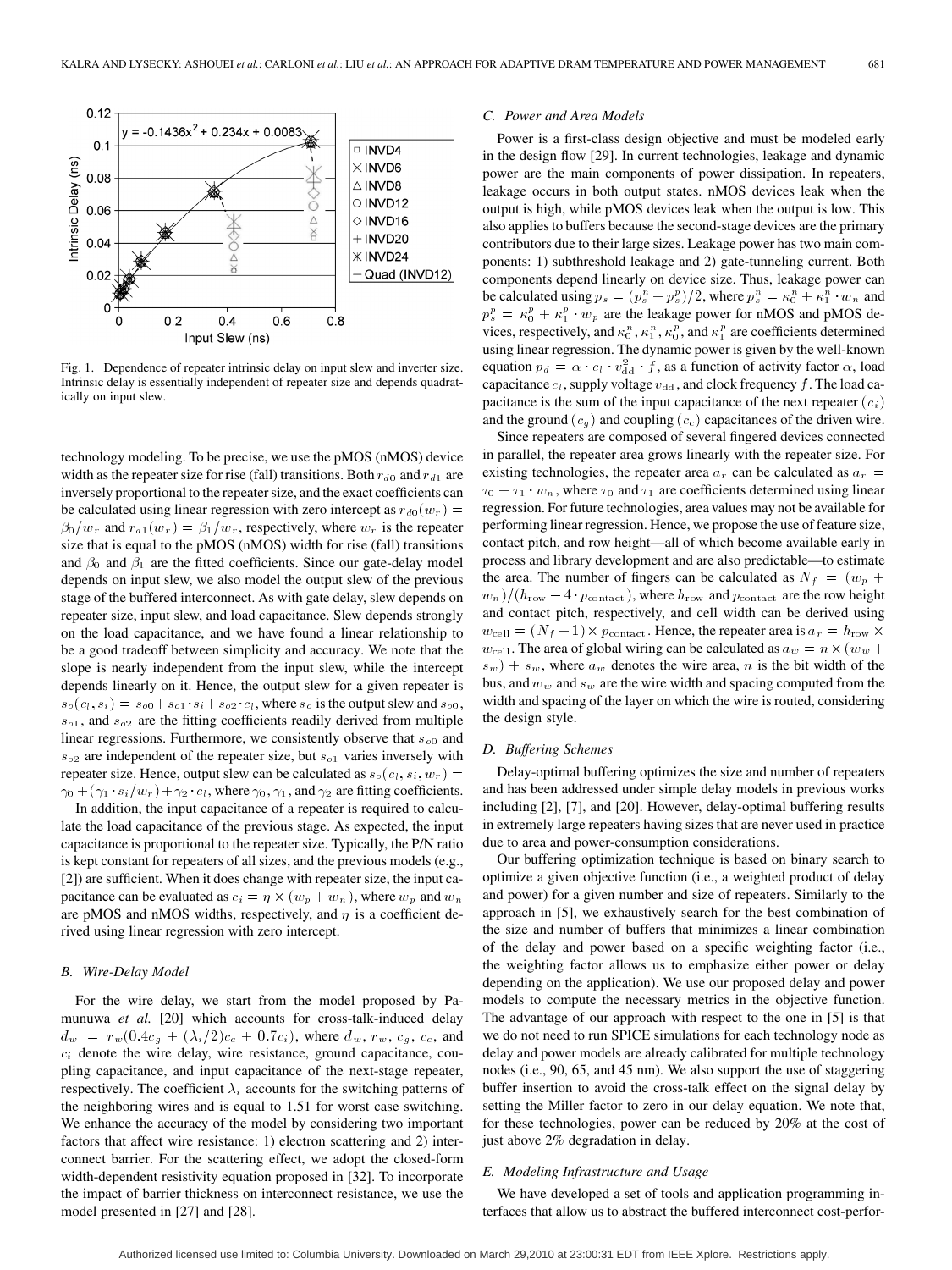mance tradeoffs from detailed SPICE simulations.3 Our delay, power, and area models can be mathematically derived from the following inputs. For *repeater-delay calculation*, delay and slew values for a set of input-slew and load-capacitance values, along with input-capacitance values, are required for a few repeaters. Since the coefficients are derived using regression, a larger data set improves accuracy. The required data set is available from Liberty library files or can be generated using SPICE simulations for existing technologies. Since libraries are not available for future technologies, SPICE simulations must be used along with SPICE netlists for repeaters and predictive device models such as PTM. To construct the repeater netlists, a pMOS/nMOS ratio is assumed (from previous technology experience or from expected pMOS/nMOS drive strengths and is kept constant for all repeaters), and a variety of repeaters are constructed for different device sizes.

For *wire-delay calculation*, we require the wire dimensions and interwire spacings for global and intermediate layers. These values are available in LEF [16] and ITF [18] files for existing technologies and in the International Technology Roadmap for Semiconductors (ITRS) [15] for future and existing technologies. For *power calculations*, input capacitance (computed in repeater-delay calculation) and wire parasitics (computed in wire-delay calculation) are used. Additionally, device leakage is required and can be computed from the Liberty library files or SPICE simulations. For *area calculations*, wire dimensions used in wire-delay calculation are used to compute wire area. Repeater area is readily available for existing technologies in Liberty or LEF files or from layouts. For future technologies, ITRS A-factors can be used or equations developed in Section III can be used along with the feature size, row height, and contact pitch, all of which values are available early in process and library development. Finally, the total delay of a buffered interconnect is the sum of the delays of all repeaters and wire segments in it.

#### IV. VALIDATION AND SIGNIFICANCE ASSESSMENT

To assess the accuracy of our model with respect to previously proposed models ([2] and [20]), we consider buffered interconnects of lengths 1, 3, 5, 10, and 15 mm for three technology choices (90, 65, and 45 nm), two design styles (single-width–single-spacing and shielding), and global wiring regime against physical implementation.4

To create the layout of a buffered interconnect, we first define the placement area in *Cadence SOC Encounter (version 6.1)*. Repeaters are then placed at equal distances along the wire length to buffer the interconnect uniformly. Connections between the inputs, outputs, and buffers are created by *Cadence NanoRoute*. The values of minimum wire spacing and width are chosen from the input LEF file. Parasitic extraction on the buffered lines is performed using *SOC Encounter's* built-in extractor. To perform timing analysis, we read in the parasitics output from *SOC Encounter* in Standard Parasitic Exchange Format (SPEF) and the timing library (Liberty format) into *PrimeTime SI (version 2006.12)* for sign-off delay calculation. The results of our accuracy studies are presented in Table II as a function of the wire length  $L$  and design style  $DS$ . The columns denoted as  $B$ ,  $P$ , and  $Prop.$  report the errors in delay prediction using Bakoglu's model [2], the model of Pamunuwa *et al.* [20], and our proposed model with respect to the delay of the buffered line evaluated using PrimeTime  $(input transition\ time = 300\ ps)$ , which is reported in column PT. We observe that the prediction with our proposed method matches the value from PrimeTime within 12%. In comparison, previous models

3SPICE simulation solves circuit equations based on device-level compact models [26]. These models capture several CMOS phenomena required to calculate device-level electrical metrics such as terminal-to-terminal currents.

4Since delay changes linearly with respect to length for buffered interconnects (Table II), 1, 3, 5, 10, and 15 mm are representative of other lengths that require buffering.

TABLE II EVALUATION OF MODEL ACCURACY

| Tech. | L                       | DS                        | PT    | $\overline{B}$    | $\overline{P}$    | $\overline{Prop}.$ | RТ               |
|-------|-------------------------|---------------------------|-------|-------------------|-------------------|--------------------|------------------|
|       | (mm)                    |                           | (ns)  | (%)               | $(\%)$            | $(\%)$             | (X)              |
| 90nm  | $\mathbf{1}$            | SW-SS                     | 0.144 | 89.9              | 26.3              | $-11.2$            | 2.2              |
|       |                         | shielding                 | 0.108 | 84.2              | 22.3              | $-8.6$             | 2.3              |
|       | $\overline{3}$          | $SW-SS$                   | 0.411 | 91.1              | 36.2              | $-2.3$             | $\overline{2.1}$ |
|       |                         | shielding                 | 0.398 | 89.6              | 31.2              | $-1.8$             | 2.2              |
|       | $\overline{5}$          | $SW-SS$                   | 0.670 | 97.0              | 66.4              | $-8.2$             | $\overline{2.3}$ |
|       |                         | shielding                 | 0.659 | 92.4              | 65.2              | $-6.7$             | 2.3              |
|       | $\overline{10}$         | $SW-SS$                   | 1.394 | 85.6              | 52.3              | $-10.4$            | 2.3              |
|       |                         | shielding                 | 1.344 | 79.5              | 47.6              | $-7.1$             | 2.3              |
|       | $\overline{15}$         | $SW-SS$                   | 2.170 | 105.9             | 59.1              | $-6.2$             | 2.4              |
|       |                         | shielding                 | 1.630 | 99.2              | 55.3              | $-5.8$             | 2.3              |
| 65nm  | $\mathbf{1}$            | SW-SS                     | 0.116 | 6.1               | 53.2              | $-4.3$             | 2.2              |
|       |                         | shielding                 | 0.107 | 5.1               | 50.9              | $-3.1$             | 2.2              |
|       | $\overline{\mathbf{3}}$ | $SW-SS$                   | 0.318 | $-2.3$            | 45.3              | $-3.5$             | $\overline{2.2}$ |
|       |                         | shielding                 | 0.302 | $-3.4$            | 41.3              | $-2.9$             | 2.1              |
|       | $\overline{5}$          | $SW-SS$                   | 0.505 | $-6.9$            | 33.7              | $-5.0$             | 2.2              |
|       |                         | shielding                 | 0.489 | $-4.5$            | 31.9              | $-3.9$             | 2.3              |
|       | $\overline{10}$         | $SW-SS$                   | 1.061 | $-3.1$            | 39.6              | $-4.9$             | $\overline{2.1}$ |
|       |                         | shielding                 | 1.012 | $-4.5$            | 29.8              | $-2.9$             | 2.3              |
|       | $\overline{15}$         | $SW-SS$                   | 1.641 | $-7.1$            | 44.2              | $-4.2$             | 2.3              |
|       |                         | shielding                 | 1.531 | $-5.1$            | 41.7              | $-3.9$             | 2.3              |
| 45nm  | $\overline{1}$          | $\overline{\text{SW-SS}}$ | 0.107 | 16.3              | 33.8              | 6.3                | 2.1              |
|       |                         | shielding                 | 0.098 | 11.2              | 31.2              | 6.2                | 2.1              |
|       | $\overline{3}$          | $\overline{\text{SW-SS}}$ | 0.301 | 17.4              | 26.6              | 8.5                | $\overline{2.2}$ |
|       |                         | shielding                 | 0.291 | 14.2              | 26.1              | 7.9                | 2.1              |
|       | $\overline{5}$          | $SW-SS$                   | 0.485 | 23.4              | $\overline{29.3}$ | 9.7                | $\overline{2.2}$ |
|       |                         | shielding                 | 0.474 | 24.2              | 26.7              | 7.8                | 2.2              |
|       | $\overline{10}$         | $SW-SS$                   | 0.990 | $\overline{21.2}$ | 32.6              | 9.9                | $\overline{2.2}$ |
|       |                         | shielding                 | 0.962 | 24.4              | 23.8              | 9.1                | 2.3              |
|       | 15                      | $SW-SS$                   | 1.607 | 31.3              | 29.4              | 8.8                | 2.4              |
|       |                         | shielding                 | 1.479 | 29.2              | 28.7              | 8.2                | 2.4              |

have errors in the range of  $-7\%$ –106%. Finally, the column denoted as  $RT$  reports the ratio of the CPU runtime of our proposed model versus PrimeTime (the runtimes of the Bakoglu and Pamunuwa models are similar to ours since they are all simple analytical models). To perform runtime comparison, we use the following approach. For PrimeTime, we measure the time from when it starts calculating the interconnect delay (i.e., when "report timing" is called) until it returns the delay value.5 For our model, we only measure the computation time (i.e., from when inputs are available until the delay estimate is returned). Our models are implemented in C++. We report the average runtime values over 50 trials. Our proposed model is computationally at least 2.1 times faster than PrimeTime when both are run on a computer with a 2.4-GHz Intel Xeon processor. More importantly, our models avoid the significant setup time, license management, etc., required for PrimeTime. In summary, our new models achieve significant accuracy and runtime improvement compared with the previous models and PrimeTime, respectively.

We also verify the accuracy of our leakage-power and repeater-area models. With respect to the cell leakage-power values reported in the Liberty files for 90-, 65-, and 45-nm technologies, the maximum error of our predictive model is less than 11%.6 With respect to the cell area values of the corresponding cells in the Liberty files, the maximum error of our predictive model is less than 8%.

To assess the impact of improved accuracy on system-level designspace exploration, we integrate our models in COSI-OCC, a system-level

6The repeater sizes used in our experiments include INVD4, INVD6, INVD8, INVD12, INVD16, INVD20, and INVD20.

<sup>5</sup>To run PrimeTime, we need several components including the netlist, SPEF, and Liberty files which all require a significant amount of time to generate. We consider these as one-time runtime costs and do not include them in our runtime analysis.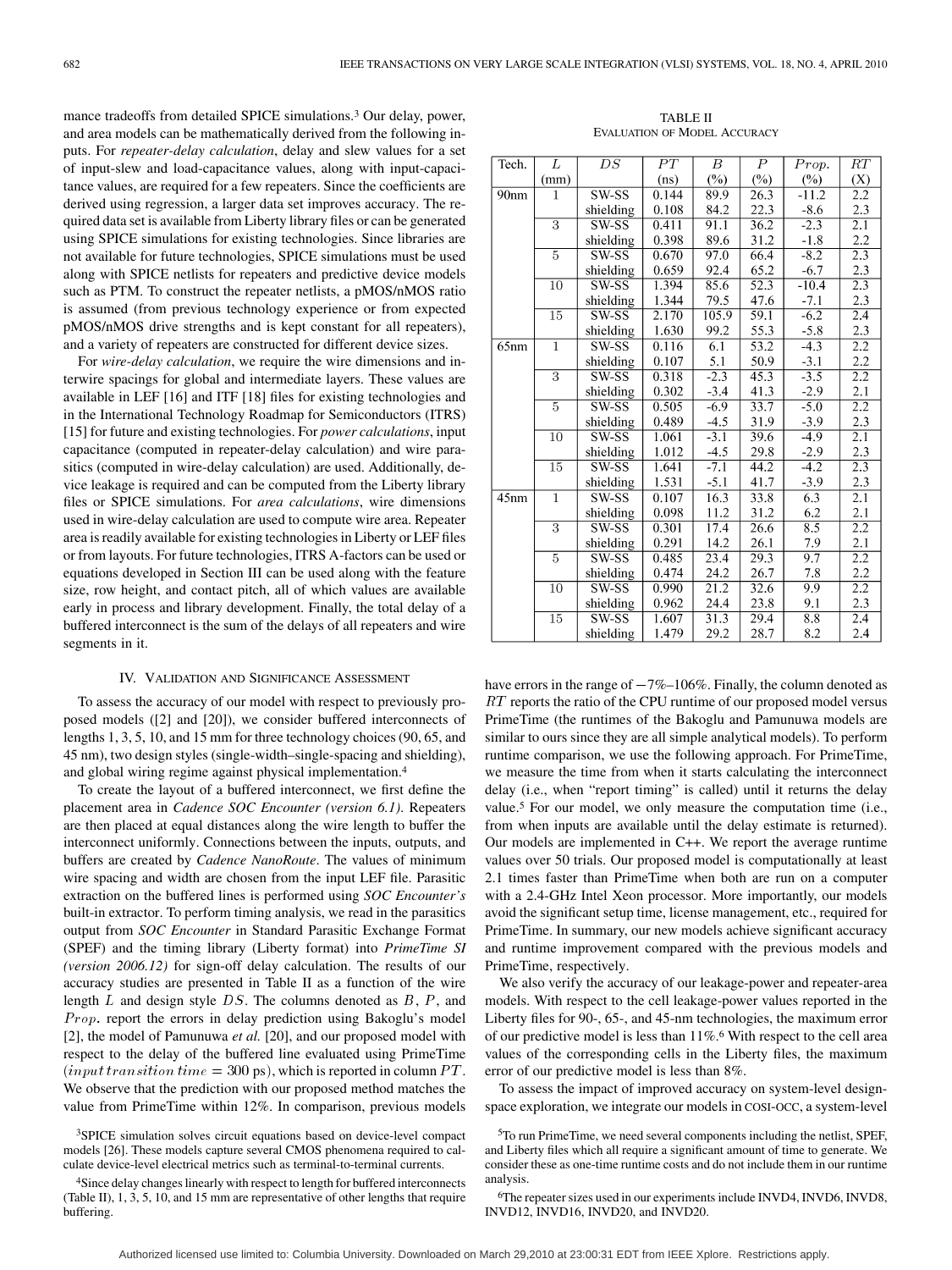| SoC          |                  | $P_{\underline{dyn}}$ | (mW)                         |       | $P_{leak}(mW)$   | $A_d$ (mm <sup>2</sup> ) |       |  |
|--------------|------------------|-----------------------|------------------------------|-------|------------------|--------------------------|-------|--|
|              |                  | Orig.                 | Prop.                        | Orig. | Prop.            | Orig.                    | Prop. |  |
| <b>VPROC</b> | 90 <sub>nm</sub> | 117.3                 | 364.8                        | 38.1  | 99.6             | 0.070                    | 0.009 |  |
|              | 65nm             | 51.1                  | 179.9                        | 69.9  | 86.7             | 0.036                    | 0.007 |  |
|              | 45 <sub>nm</sub> | 18                    | 231                          | 49    | 291              | 0.02                     | 0.003 |  |
| dVOPD        | 90 <sub>nm</sub> | 63.4                  | 88.0                         | 14.2  | 32.5             | 0.026                    | 0.003 |  |
|              | 65nm             | 27.3                  | 73.2                         | 25.7  | 33.2             | 0.013                    | 0.003 |  |
|              | 45 <sub>nm</sub> | 9.6                   | 98                           | 18.1  | 142              | 0.007                    | 0.002 |  |
| SoC          |                  |                       | $A_{tot}$ (mm <sup>2</sup> ) |       | Ave. $#$ of hops | Max. $#$ of hops         |       |  |
|              |                  | Orig.                 | Prop.                        | Orig. | Prop.            | Orig.                    | Prop. |  |
| <b>VPROC</b> | 90 <sub>nm</sub> | 0.370                 | 0.346                        | 3.09  | 3.01             | 4                        | 5     |  |
|              | 65nm             | 0.217                 | 0.223                        | 3.10  | 3.42             | 4                        | 6     |  |
|              | 45 <sub>nm</sub> | 0.138                 | 0.137                        | 3.1   | 3.2              | 4                        | 6     |  |
| dVOPD        | 90 <sub>nm</sub> | 0.141                 | 0.162                        | 1.76  | 1.76             | 3                        | 3     |  |
|              |                  |                       |                              | 1.76  | 1.91             | 3                        | 4     |  |
|              | 65nm             | 0.082                 | 0.085                        |       |                  |                          |       |  |

TABLE III MODEL IMPACT ON NoC SYNTHESIS

tool for the synthesis of NoCs. We use two representative SoC designs as test cases. The first design (VPROC) is a video processor with 42 cores and 128-b data widths. The second design is based on a dual video object plane decoder, where two video streams are decoded in parallel by utilizing 26 cores and 128-b data widths. Table III compares the interconnect power, delay, and area when the model originally used in COSI-OCC [22] and the proposed model are used. The original model uses the Bakoglu delay model and does not consider any of the improvements that we have discussed. It also obtains its technology inputs from PTMs which are not calibrated compared with industry library files. The clock frequencies used are 1.5, 2.25, and 3.0 for 90-, 65-, and 45-nm technology nodes, respectively. Hop count, which captures the communication latency, is also reported. The main differences between the NoC architectures obtained using the original and the proposed models are in the power and hop-count figures across all technology processes. The dynamic power consumption estimated by the proposed model is up to three times as large as the dynamic power consumption estimated by the original model for 90- and 65-nm technology nodes. The difference depends on the coupling capacitance that is neglected by the original model and the different sizes and numbers of repeaters used by the two models. For the proposed model, we observe an increase in dynamic power going from 65 to 45 nm. This is due to the supply voltage increase in the library files from 1 to 1.1 V, respectively. This difference also widens the gap in dynamic power between the original and proposed models. The leakage power is also different, mainly as a consequence of the number and size of the repeaters that are optimistically estimated by the original model. Moreover, the original model turns out to be very optimistic in allowing the use of excessively long wires. This is an example of a nonconservative abstraction that leads to design solutions that are actually not implementable. Finally, we note that the difference in area estimates between the original and proposed models is very large because of the simplistic assumption on the area occupation in the original model.

## V. CONCLUSION

The accurate estimation of the delay, power, and area of global interconnects in the early phases of the design process can drive effective system-level exploration. We have proposed new accurate predictive models, integrated them in the COSI-OCC communication synthesis infrastructure, and found that their use substantially improves the quality of the NoC synthesis results.

#### **REFERENCES**

[1] R. Arunachalam, F. Dartu, and L. Pileggi, "CMOS gate delay models for general RLC loading," in *Proc. ICCD*, 1997, pp. 224–229.

- [2] H. Bakoglu*, Circuits, Interconnections and Packaging for VLSI*. Reading, MA: Addison-Wesley, 1990.
- [3] L. Benini and G. De Micheli, "A new SoC paradigm," *Computer*, vol. 35, no. 1, pp. 70–78, Jan. 2002.
- [4] D. Bertozzi, A. Jalabert, S. Murali, R. Tamhankar, S. Stergiou, L. Benini, and G. De Micheli, "NoC synthesis flow for customized domain specific multiprocessor systems-on-chip," *IEEE Trans. Parallel Distrib. Syst.*, vol. 16, no. 2, pp. 113–129, Feb. 2005.
- [5] Y. Cao, C. M. Hu, X. J. Huang, A. B. Kahng, S. Muddu, D. Stroobandt, and D. Sylvester, "Effects of global interconnect optimizations on performance estimation of deep submicron design," in *Proc. IEEE ICCAD*, 2000, pp. 56–61.
- [6] L. Carloni, A. B. Kahng, S. Muddu, A. Pinto, K. Samadi, and P. Sharma, "Interconnect modeling for improved system-level design optimization," in *Proc. ASPDAC*, 2008, pp. 258–264.
- [7] J. Cong and D. Z. Pan, "Interconnect delay estimation models for synthesis and design planning," in *Proc. IEEE ASPDAC*, 1999, pp. 507–510.
- [8] W. J. Dally and B. Towles, "Route packets, not wires: On-chip interconnection networks," in *Proc. ACM/IEEE DAC*, 2001, pp. 684–689.
- [9] F. Dartu, N. Menezes, and L. Pileggi, "Performance computation for precharacterized CMOS gate with RC load," *IEEE Trans. Comput.- Aided Design Integr. Circuits Syst.*, vol. 15, no. 5, pp. 544–553, May 1996.
- [10] G. De Micheli and L. Benini*, Networks on Chip*. San Mateo, CA: Morgan Kaufmann, 2006.
- [11] A. Hemani, A. Jantsch, S. Kumar, A. Postula, J. Oberg, M. Millberg, and D. Lindqvist, "Network on chip: An architecture for billion transistor era," in *Proc. 18th IEEE NorChip Conf.*, Nov. 2000, pp. 166–173.
- [12] S. Heo and K. Asanovic, "Replacing global wires with an on-chip network: A power analysis," in *Proc. ISLPED*, 2005, pp. 369–374.
- [13] A. Jantsch and H. Tenhunen*, Networks on Chip*. Norwell, MA: Kluwer, 2003.
- [14] K. W. Mai, R. Ho, and M. A. Horowitz, "The future of wires," *Proc. IEEE*, vol. 89, no. 4, pp. 490–504, Apr. 2001.
- [15] ITRS, "International Technology Roadmap for Semiconductors," 2007. [Online]. Available: http://www.public.itrs.net/
- [16] *"LEF/DEF Language Reference,"* Cadence, San Jose, CA, 2004 [Online]. Available: https://www.si2.org/openeda.si2.org/projects/lefdef
- [17] *"Liberty File Format, Liberty NCX User Guide,"* ver. B-2008.06-SP2, Synopsys, Inc., Mountain View, CA, 2004.
- [18] *"Star-RCXT User Guide,"* ver. B-2008.06-SP2, Synopsys, Inc., Mountain View, CA, 2008.
- [19] A. Odabasioglu, M. Celik, and L. T. Pileggi, "PRIMA: Passive reduced-order interconnect macromodeling algorithm," *IEEE Trans. Comput.-Aided Design Integr. Circuits Syst.*, vol. 17, no. 8, pp. 645–654, Aug. 1998.
- [20] D. Pamunuwa, L.-R. Zheng, and H. Tenhunen, "Maximizing throughput over parallel wire structures in the deep submicrometer regime," *IEEE Trans. Very Large Scale Integr. (VLSI) Syst.*, vol. 11, no. 2, pp. 224–243, Apr. 2003.
- [21] L. Pillage and R. Rohrer, "Asymptotic waveform evaluation for timing analysis," *IEEE Trans. Comput.-Aided Design Integr. Circuits Syst.*, vol. 9, no. 4, pp. 352–366, Apr. 1990.
- [22] A. Pinto, L. P. Carloni, and A. L. Sangiovanni-Vincentelli, UCB/EECS, Berkeley, CA, A methodology and an open software infrastructure for constraint-driven synthesis of on-chip communications Tech. Rep. UCB/EECS-2007-130, Nov. 2007.
- [23] A. Pinto, L. P. Carloni, and A. L. Sangiovanni-Vincentelli, "COSI: A framework for the design of interconnection networks," *IEEE Des. Test Comput.*, vol. 25, no. 5, pp. 402–415, Sep./Oct. 2008.
- [24] ASU, Tempe, AZ, "Predictive technology model," 2008. [Online]. Available: http://www.eas.asu.edu/~ptm/
- [25] *"PrimeTime SI User Guide,"* ver. B-2006.12, Synopsys, Inc., Mountain View, CA, 2004.
- [26] UC Berkeley, Berkeley, CA, "BSIM models," 2005. [Online]. Available: http://www-device.eecs.berkeley.edu/bsim3/
- [27] N. Lu, M. Angyal, G. Matusiewicz, V. McGahay, and T. Standaert, "Characterization, modeling and extraction of Cu wire resistance for 65 nm technology," in *Proc. CICC*, 2007, pp. 57–60.
- [28] Y. Travaly, M. Bamal, L. Carbonell, F. Iacopi, M. Stucchi, M. Van Hove, and G. P. Beyer, "A novel approach to resistivity and interconnect modeling," *Microelectron. Eng.*, vol. 83, no. 11/12, pp. 2417–2421, Nov./Dec. 2006.
- [29] A. Raghunathan, N. K. Niraj, and S. Dey*, High-Level Power Analysis and Optimization*. Norwell, MA: Kluwer, 1998.
- [30] C. Ratzlaff and L. Pillage, "RICE: Rapid interconnect circuit evaluation using AWE," *IEEE Trans. Comput.-Aided Des. Integr. Circuits Syst.*, vol. 13, no. 6, pp. 763–776, Jun. 1994.